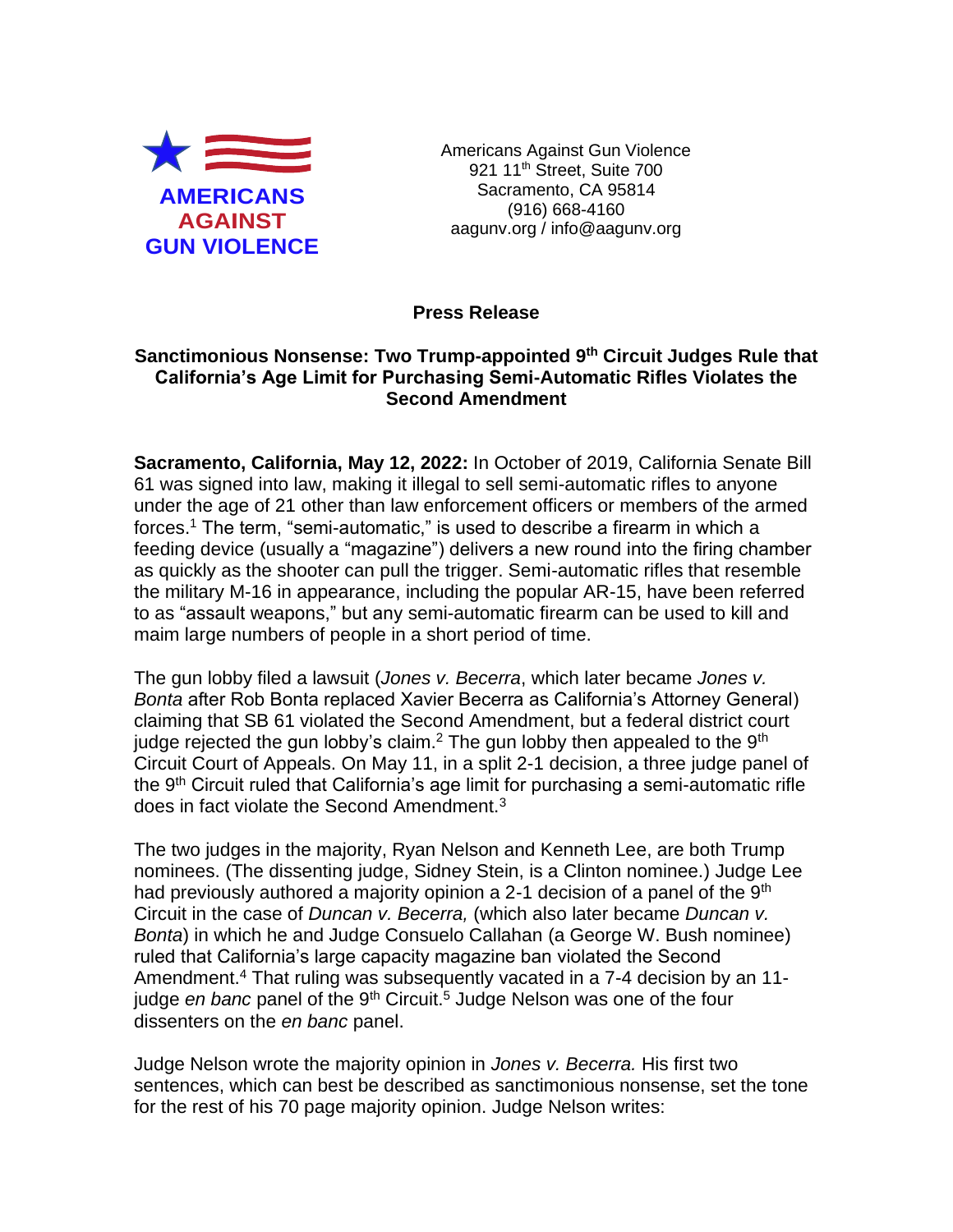America would not exist without the heroism of the young adults who fought and died in our revolutionary army. Today we reaffirm that our Constitution still protects the right that enabled their sacrifice: the right of young adults to keep and bear arms.<sup>6</sup>

The Revolutionary War was won by a professional army equipped mainly with single shot flintlock muskets imported from Europe, $<sup>7</sup>$  not by teenagers running</sup> around on their own with semi-automatic rifles. The ruling by Judges Nelson and Lee that California's age restriction on the sale of semi-automatic rifles violates the Second Amendment is absurd.

The Second Amendment states, in its entirety:

A well regulated Militia, being necessary to the security of a free State, the right of the people to keep and bear Arms, shall not be infringed.

The clearly stated purpose of the Second Amendment is to provide for the common defense. Today's equivalent of a "well regulated Militia" is the armed forces, including the National Guard, not teenage gangs and self-appointed insurrectionist militias. The term, "the people," was used in a collective sense throughout the Constitution, as in the first phrase of the first sentence, "We the people of the United States," and in the part of the First Amendment that refers to "the right of the people to peaceably assemble." And the term, "keep and bear arms" was used almost exclusively during the Founding Era to refer to possessing and carrying weapons of war in the setting of military service.<sup>8</sup>

Judge Nelson makes 26 references to the Supreme Court's rogue 2008 *Heller*  decision in his majority opinion. In *Heller,* a narrow 5-4 majority of the Court ruled that the District of Columbia's partial handgun ban and safe firearm storage laws violated the Second Amendment.<sup>9</sup> Prior to the *Heller* decision, no U.S. firearm law had ever been overturned on a Second Amendment basis. In ruling for the first time in U.S. history that the Second Amendment conferred any kind of an individual right to own a gun unrelated to service in a "well regulated militia," the *Heller* majority reversed over two centuries of legal precedent, including four prior Supreme Court opinions,<sup>10</sup> and effectively declared "open season" for the gun lobby to challenge all kinds of firearm laws.

Respected authorities have described the *Heller* decision as "gun rights propaganda passing as scholarship"<sup>11</sup> and as "evidence of the ability of wellstaffed courts to produce snow jobs."<sup>12</sup> In his autobiography, *The Making of a Justice,* the late Supreme Court Justice John Paul Stevens, who wrote a dissenting opinion in *Heller,* described the *Heller* majority opinion as "unquestionably the most clearly incorrect decision that the Court announced during my [35 year] tenure on the bench." <sup>13</sup> Stevens also noted that the *Heller*  majority endorsed an interpretation of the Second Amendment that the late